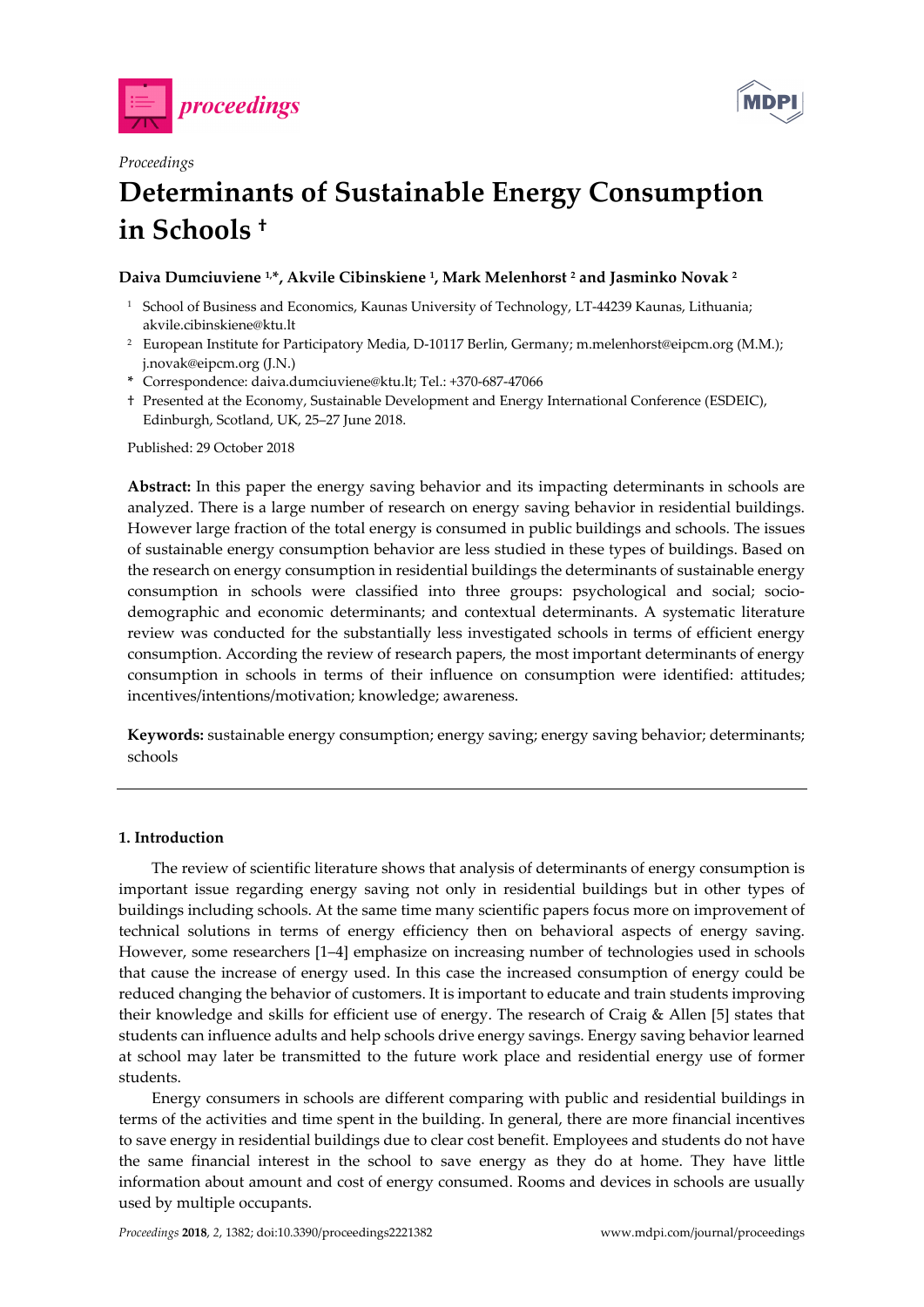The change of the behavior in terms of energy consumption may reduce amount of energy used so it is important to investigate the behavior affecting determinants.

## **2. Theoretical Background**

Research into behavioural change models has yielded a range of factors, referred to as determinants that can explain human behaviour. These determinants are not only the subject of research into their interrelationships, but also constitute focal points for the design of interventions. One of the most influential determinant models in that respect is the Theory of Planned Behaviour [6], which has also been applied to energy consumption behavior e.g., [7,8]. The Theory of Planned Behaviour (TPB) models the relationship between attitudes, intention, and the target behaviour (i.e., energy consumption).

Frederiks, Stenner and Hobman [9] have classified various individual (socio-demographic and psychological) and situational (contextual and structural) factors that may influence household energy consumption and conservation. The classification presented was taken as a background developing the structural approach for determinants of sustainable energy consumption in schools. Determinants of sustainable energy consumption in schools were classified into three groups: psychological and social; socio-demographic and economic determinants; and contextual determinants.

Psychological, and social determinants have been intensively studied, in order to explain differences between individuals with respect to energy consumption and energy conservation behaviour. Psychological determinants of energy consumption are related to human psychology. Energy consumption and conservation in schools are associated with a wide range of social variables which influence opportunities and constraints. Social determinants can facilitate versus undermine intrinsic motivation.

The concept "sociodemographic" refers to a group defined by its sociological and demographic characteristics. Sociodemographic determinants are attributed to age, gender, education and literacy, employment status, socio-economic status and income, dwelling characteristics, geographical location, etc. Economic determinants are associated to cost and benefit of energy saving. All these characteristics are important in analyzing energy consumption and saving.

An individual's personality can be described and understood in terms of various contexts in which that individual is embedded. The contextual determinants take both personal factors as well as daily activities in the individuals' environment and can be defined in different contexts: historical, cultural, developmental, and interpersonal. Contextual determinants and interrelations between them affect the individual behaviour in consumption and saving which can be applied for the energy saving behaviour as well. Contextual determinants of energy saving describe different types of norms and restrictions, such as laws, regulations and policies, building characteristics, etc.

#### **3. Method**

The theoretical approach in presenting groups (socio-demographic, psychological and contextual) of energy saving determinants was applied. The determinants of energy saving were analyzed grouping them into three sections: psychological and social; socio-demographic and economic determinants; and contextual determinants.

A systematic literature review was conducted for the substantially less investigated building types—in schools. The review was guided by the following research questions: what are the determinants of energy consumption behaviour in schools?

## **4. Research**

The research questions were operationalized into the following set of search terms: energy consumption ((energy OR electricity) AND ((consumption OR efficiency OR saving OR conservation OR reduction) OR "energy use" OR "electricity use") AND behav\*); school (school OR classroom OR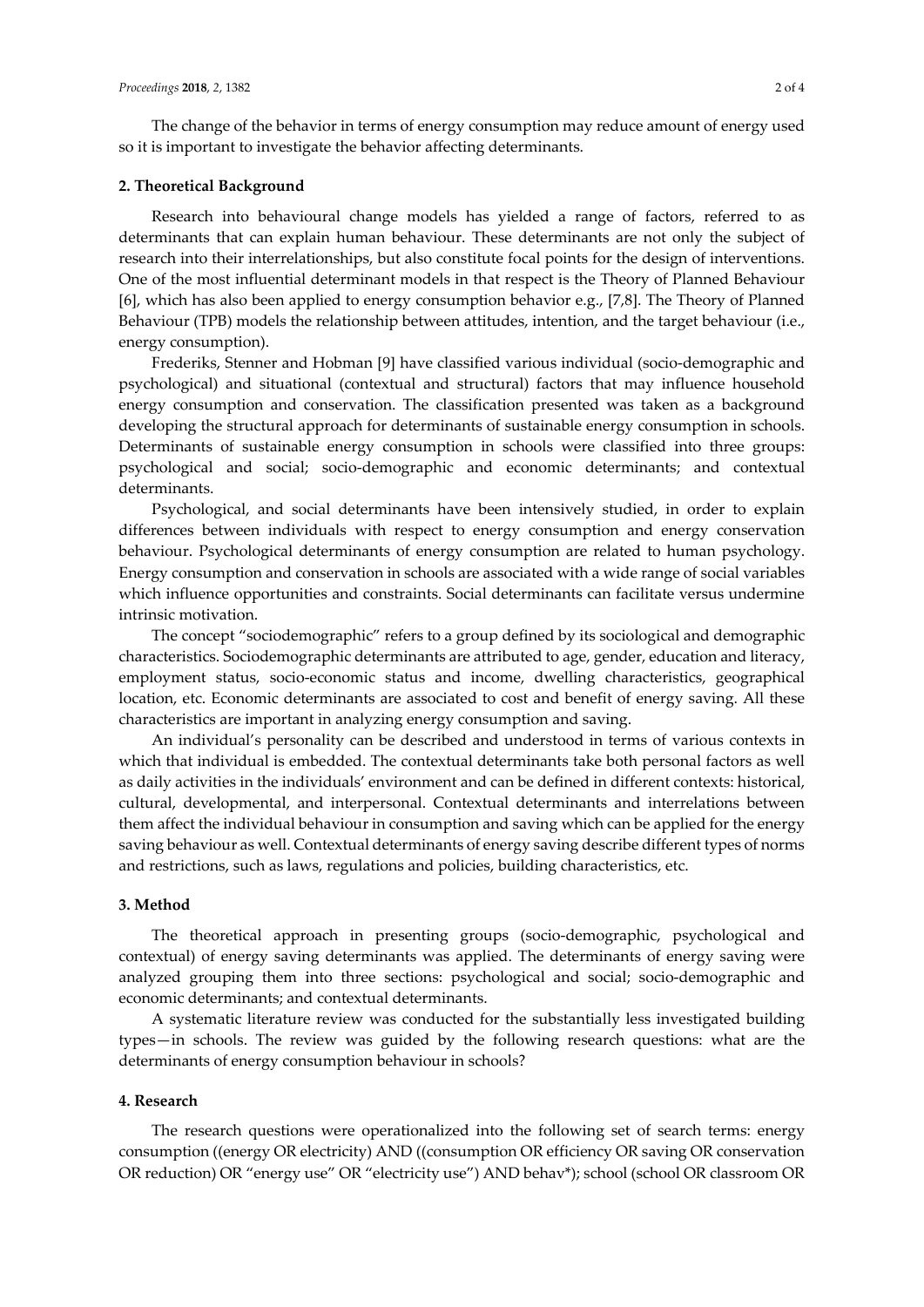university OR student\* OR teacher\*) and determinants (predictor\* OR determinant\* OR factor\* OR attitude\* OR value\* OR knowledge OR belief\* OR habit OR norm\*).

Identified as some of the most relevant and accessible outlets for research on determinants of energy consumption, the following sources were consulted: ScienceDirect, EBSCO (EconLit, GreenFile), Emerald, WEB of Science, Scopus.

Out of the 62 search results, 31 were selected for the review (50% acceptance rate). The reviewed school papers consider different type of schools, and when considering determinants for behaviour of students, the age group of the students in the respective schools play a key role.

In the literature reviewed the following theories and theoretical models were used: Theory of Planned Behaviour, Value-Belief-Norm Theory, Theory of Collective Action, Theory of Normative Conduct, Self-Determination Theory, Coherent Theory of Environmentally Significant Behaviour and Theory of Basic Values.

# *4*.*1*. *Psychological and Social Determinants*

26 papers analysed psychological and social determinants of energy consumption and 33 different determinants were identified in these papers. Attitudes (eight papers), knowledge (seven papers) and awareness (six papers) were the most often analysed determinants.

Psychological and social determinants were analysed mainly in the higher education institutions (16 papers), five papers studied schools in general and one paper in primary school. In five papers the target group was school's employees, three papers focused on office workers in schools, five papers on students. All persons associated to the higher education institutions were the focus of two papers while other three papers focused on different combinations of target groups: staff and graduate students; staff, graduate students and faculty; students and administrative staff.

#### *4*.*2*. *Socio-Demographic and Economic Determinants*

Socio-demographic and economic energy saving behaviour determinants in schools were analysed in four papers. Authors of these papers focused on seven socio-demographic and economic determinants (demographic factors, district population, household income, learning, social recognition, funding to overcome energy saving barriers, average property value).

Authors of three papers conducted research in higher education schools and only one paper focused on school in general. All persons associated to the building were studied in two papers. Campus employees, students and students/administrative staff were in the focus of one paper each.

# *4*.*3*. *Contextual Determinants*

Contextual energy saving behaviour determinants in schools were analyzed in nine papers and nine different determinants (institutional policy, activity based, physical environment constraints, sense of community, energy culture, technology upgrades, metering consolidation, control system changes, levels and occupant's intervention) were investigated in these papers. The determinant "Institutional policy" was highlighted in four papers while the rest of determinants were studied in one paper each.

Six papers studying contextual determinants focused on higher education institutions while schools in general and secondary school were analyzed in one paper each. All persons associated to the building and school staff were analyzed in two papers each. One study focused on graduate students, faculty and staff, another study analyzed school staff and students and one more study had students and administrative staff in focus.

## **5. Conclusions**

Energy consumers in schools are different comparing with public and residential buildings. Occupants in residential buildings have more financial incentives to save energy. Students in schools do constantly change their location and schools are usually more occupied during the first half of the day.